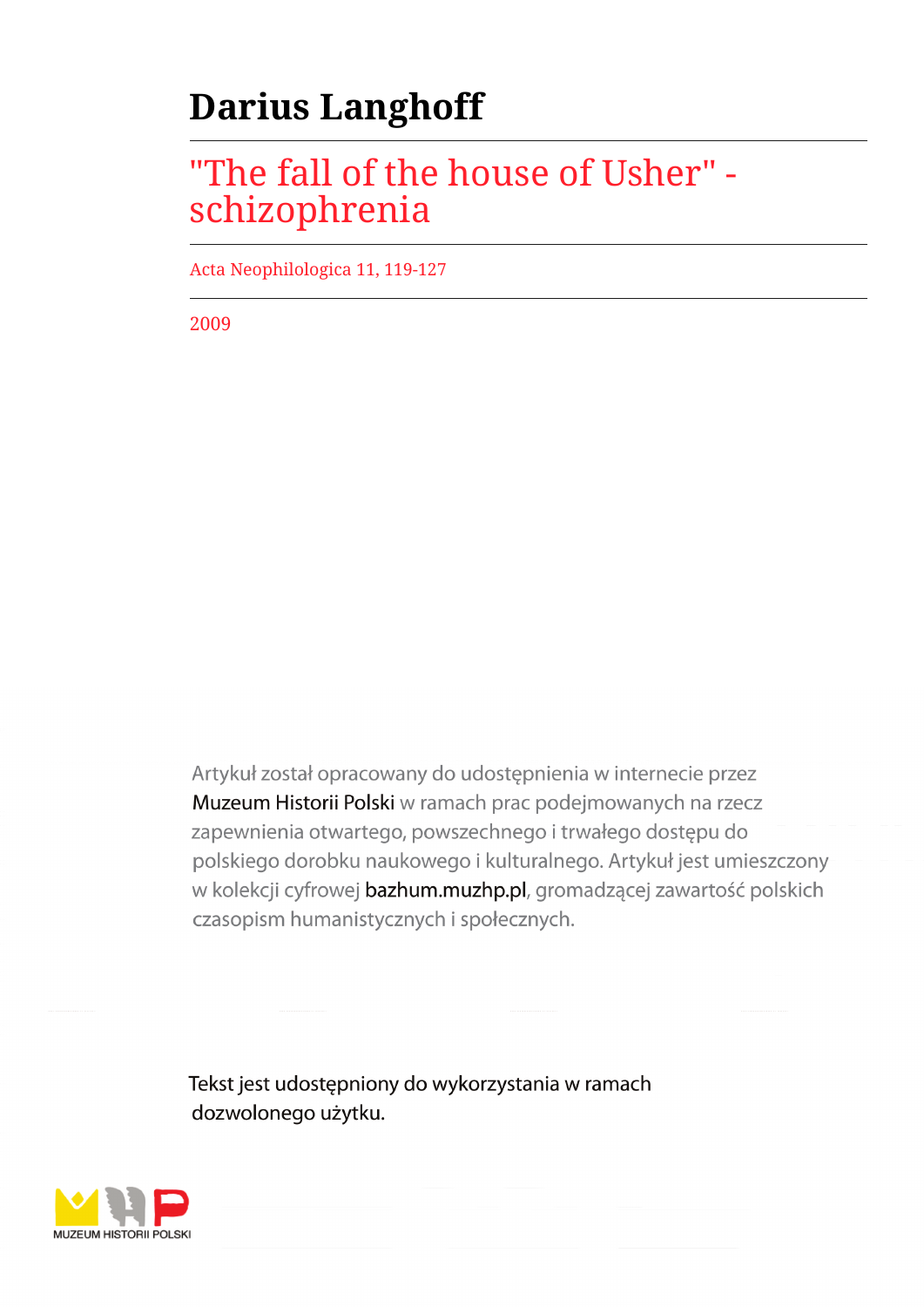ISSN 1509-1619

Darius Langhoff Nauczycielskie Kolegium Języków Obcych Wodzisław Śląski

### THE FALL OF THE HOUSE OF USHER - SCHIZOPHRENIA

Key words: modern psychiatric reinterpretation, schizophrenia, hypochondriasis, melancholia, architectural representation of a mental state and change

[...] the eye of a scrutinizing observer might have discovered a barely perceptible fissure, which, extending from the roof of the building in front, made its way down the wall in a zigzag direction, until it became lost in the sullen waters of the tarn.<sup>1</sup>

This is how the narrator of the story describes the external appearance of Roderick Usher's house, focusing attention on a flaw visible on the front facade. A fissure, split, division, which separates into fragments, which destroys the unity of things and heralds the disintegration of wholeness. It could be understood as a rather technical account of the dilapidated condition of an old mansion, but in Poe's story, rich in texture and meaning, the fissure stands for much more than a crack in the wall. For what is the building itself?

It is not a mere place of someone's abode. The house is an outward projection of Roderick's afflicted personality, it is a microcosmic edifice, which his ailing mind raised and with which he has now merged. Every state of his spirit or body manifests itself as a peculiar feature on the house's exterior. The fissure in the wall is therefore equivalent with a fissure of Roderick's mind. From the story we learn many details which make up the clinical picture of his illness. The same, probably, disease has ruined his sister Madeline's mental health. This is less certain though, as Poe's description of her symptoms is vague. To understand the characters' mental as well as physi-

<sup>1</sup> E.A. Poe, *The Fall of the House of Usher,* in: *The Complete Illustrated Stories and Poems,* London, Chancellor Press 1994, p. 51. Future citations from this edition will be included parenthetically in the text.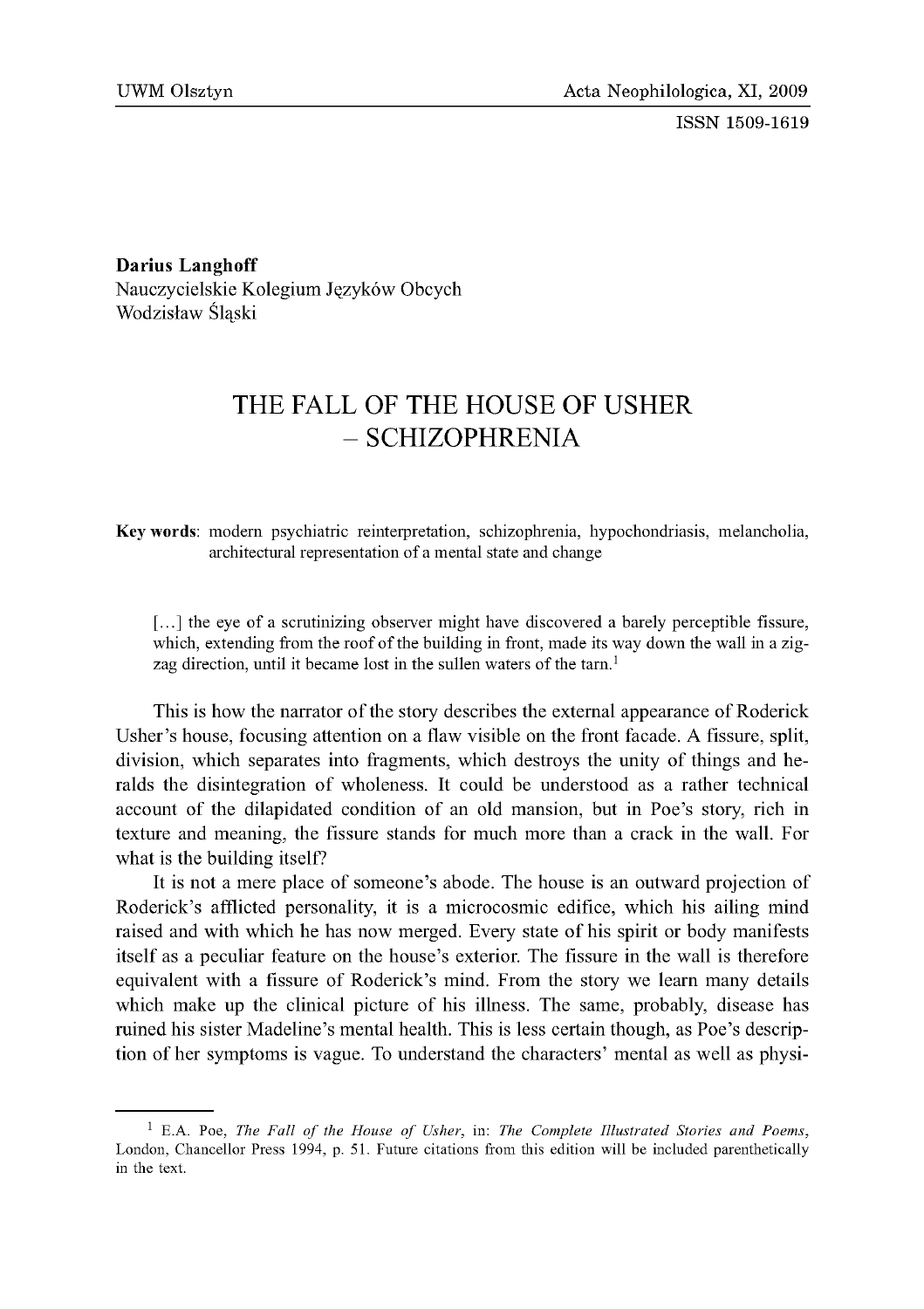cal condition better, the reader should realize that the sciences of psychiatry and psychology have progressed and changed a great deal since Poe's time. In connection with this, the meaning of several medical terms has also been modified. Therefore it is advisable to evaluate the protagonists' behaviors and psychic statuses judging by their actions rather than by Poe's arbitrary terms. The syndrome which Roderick suffers is symbolically represented by the fissure in the wall, and denotes a fissure of his mind. In other words "split mind" or "split personality". And this is the most concise definition of schizophrenia. Comparing the medical background with the literary description of the heroes of *The Fall of the House of Usher* we should find enough evidence to justify such a diagnosis.

"Schizophrenia is the most serious unsolved disease in world society", stated *Medical Research: A Mid-century Survey* (1956). The same conclusion is valid today, and certainly it was a disease beyond any effective management in Poe's time. Moreover, in the first half of the 19th century this disorder had not been yet recognized as such. Present views of the disease we now call schizophrenia originated with Emil Kraepelin, a Munich psychiatrist, who first clearly separated it from manic-depressive psychosis in the 1890s [Kreapelin, 1919]. For this reason Poe must not be blamed for sometimes confusing usage of such terms like mania<sup>2</sup>, monomania, obsession<sup>3</sup>, melan- $\text{cholia}^4$  – but the profound reader ought to be aware that these names have acquired more crystallized, occasionally different, meanings, and some of them have become obsolete. Kreapelin originally called the disorder *dementia praecox* to refer to a deterioration of mental function at an early age. Early in the 20th century, the Swiss psychiatrist Eugen Bleuler substituted the term schizophrenia for *dementia praecox.* By the "splitting" of psychic functions he meant the lack of correspondence between ideation and emotions - the inappropriateness of the patient's affect in relation to his ideas and behavior. Bleuler, adhering to the concept promulgated by Kreapelin, described schizophrenia as a psychosis "whose course is at times chronic, at times marked by intermittent attacks, and which can stop and retrograde at any stage, but does not permit a full *restitutio ad integrum* (i.e. recovery). The disease is characterized by

<sup>&</sup>lt;sup>2</sup> Mania (or the manic state) is the mirror opposite of the depressed state (depression), being characterized by a flight of ideas, hyperactivity, and an increased appetite and sex urge. After a minimum sleep, the patient awakes with enthusiasm and excitation. The manic individual appears to possess great drive and confidence, yet lacks the ability to carry out his plans. Headstrong, impulsive, socially intrusive behavior is characteristic. Judgment may be so impaired that the patient may make reckless investments and spend fortunes in gambling or shopping sprees.

<sup>&</sup>lt;sup>3</sup> Obsession(s) may be defined as imperative and distressing thoughts and impulses that persist in the patient's mind despite a desire to get rid of them. The most common are intellectual obsessions, in which phrases, rhymes, ideas, or vivid images (these are often absurd, blasphemous, obscene, and sometimes frightening) constantly intrude into consciousness. Every effort at distraction fails to rid the patient of the obsessive thought. It engulfs the mind, rendering the person miserable and inefficient.

<sup>&</sup>lt;sup>4</sup> Melancholia (endogenous depression) may evolve within a few days, or it may emerge gradually with vague prodromal symptoms that had been present for months. The patient expresses feelings of sadness, unhappiness, discouragement, hopelessness, and despondency. Reduced energy for mental and physical activity is universally present, to the point of catatonia in the most severe cases. There is heightened irritability, as well as a lack of interest in all activities that formerly were pleasable.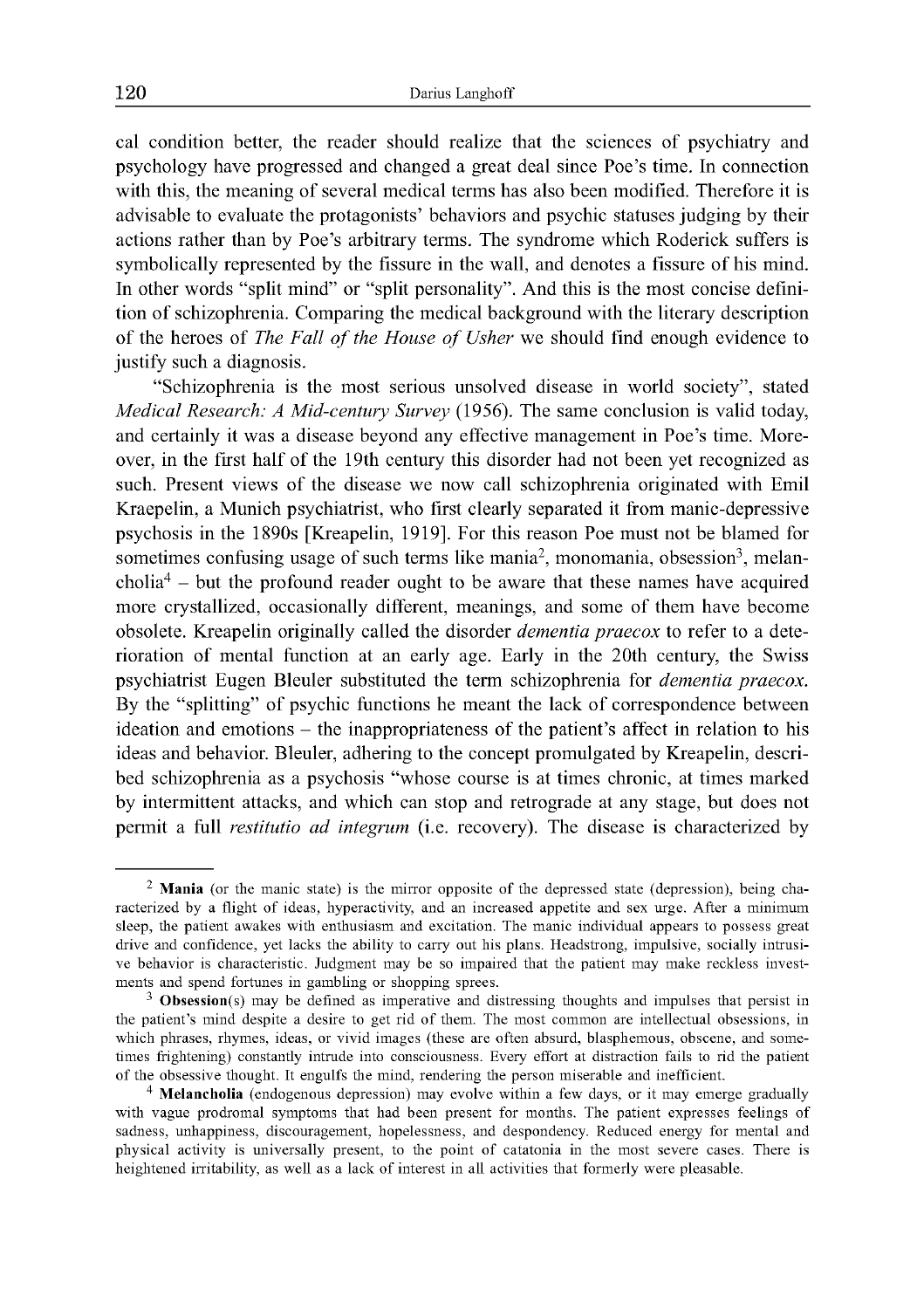a specific type of alteration of thinking, feeling, and relation to the external world [...]. The fundamental symptoms consist of disturbances of association and affectivity, the predilection for fantasy as against reality, and the inclination to divorce oneself from reality (autism)" [Breuler, 1950]. Hallucinations and delusions are secondary symptoms. Auditory hallucinations are frequent; they consist of voices that are usually accusatory or threatening. The voices may or may not be recognized; they come from outside the patient or from within, and in the latter case cannot be distinguished from the patient's own thoughts [Adams, Victor, 1993].

Although there is no universal agreement as to the cause of the disease, an increasing weight of evidence favors a genetic factor. The studies of Kallmann showed that the expectancy rate for schizophrenia in 5000 siblings of schizophrenic parents was 11 per cent, in contrast to 1 per cent in the general population. In sets of fraternal twins, one of whom had the disease, the incidence of schizophrenia in the other twin was also 11 percent. In monozygotic twins the incidence in the second twin was 68 per cent [Kallmann, 1946: 309 ]. In other words, the closer the relatedness of a family member to a schizophrenic, the greater the risk of schizophrenia. Body habitus was also linked in some way to schizophrenia. Slender (leptosomic) individuals are said to be more susceptible to the disease.

Roderick and his twin sister Madeline are the last of "the Usher race." They are both suffering from, as it seems to the narrator, rather strange illnesses which may be attributed to the intermarriage in the family:

the stem of the Usher race [...] had put forth, at no period, any enduring branch; in other words, [...] the entire family lay in the direct line of descent, and had always [...] so lain. [52]

This passage supports the possible genetic cause of the illness. Manifestations of schizophrenia may comprise disturbances of thinking as reflected by the experience that one's thoughts are influenced by some outside agency. Is this instance not illustrated with glaring obviousness by these narrator's words?

He was enchained by certain superstitious impressions in regard to the dwelling which he tenanted, and whence, for many years he had never ventured forth  $-$  in regard to an influence [...] which some peculiarities in the mere form and substance of his family mansion had [...] obtained over his spirit. [54]

The house not only mirrors his soul but is also the external agency by which Roderick feels he is influenced. His long-lasting inclination to live in the realm of fantasy, completely separated from reality is expressed in many passages of the story. Here is one of them:

Our books – the books which, for years, had formed no small portion of the mental existence of the invalid - were, as might be supposed, in strict keeping with this character of phantasm. [61]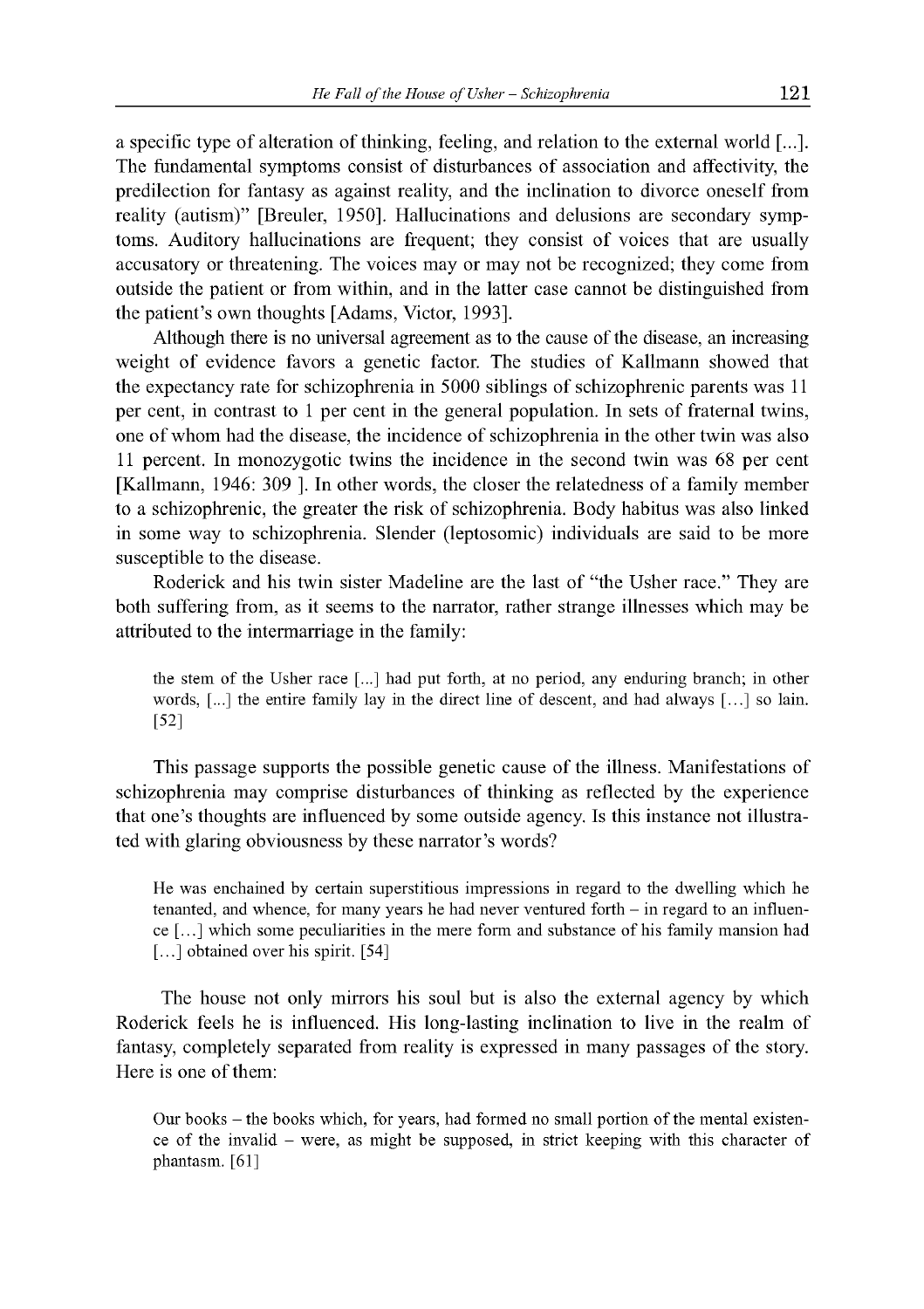There are traits of pathological introvercy in Roderick's character since his childhood, which frequently is a stage preceding actual autism<sup>5</sup>:

Although as boys, we had been even intimate associates, yet I really knew little of my friend. His reserve had been always excessive and habitual. [52]

Finally, as the story approaches its climax and the tension rises to an excruciating degree, Roderick begins to hallucinate, first visually:

«And you have not seen it?» he said abruptly, after having stared about him for some moments in silence  $-\alpha$  you have not then seen it?  $-\text{but, stay!}$  you shall». [63]

His companion, the narrator, soberly replies:

These appearances, which bewilder you, are merely electrical phenomena not uncommon. [63]

A few nights after Roderick and his friend placed Madeline in the vault a fierce storm rages outside. Neither of them is able to sleep. Roderick enters his friend's chamber more restless and agitated than before. The narrator tries to pacify his nerves by reading from the *Mad Trist* by Sir Launcelot Canning. As he reads, he becomes aware of a strange sound coming from somewhere in the building:

there came, indistinctly to my ears, what might have been  $[...]$  the echo of  $[a]$  very cracking and ripping sound. [64]

A brief while later, when the sound grows loud, "metallic and clangorous", petrified Roderick says:

I hear it, and have heard it. Long - long - long - many minutes, many hours, many days [...] yet I dared not speak! We have put her living in the tomb! [66]

This might be interpreted as an auditory hallucination if it were not for the narrator who hears the noise too. And then Madeline enters which makes the final

<sup>5</sup> The term autism, introduced by Kanner in 1943, refers to a remarkable disharmony of development wherein children, despite excellent motor skill and retentive memory, fail to mature socially, i.e., to form any emotional bonds with parents and other individuals and, often, to learn to speak. It is the discrepancy between their excellent motor skill and response to all sensory stimuli on the one hand and the global asociality, lack of or restricted communicative speech, and certain other eccentricities of behavior on the other that sets them apart from the more common mental retardates. Autistic children exhibit a striking disregard for other persons; they make no eye contact and are no more interested in another person than in an article of furniture. The outcome of childhood autism is discouraging. One third of the patients never speak, another third acquire a rudimentary language devoid of communicative value; in the remainder does a colorless speech develop. As many as a third of all such patients as they grow older, begin to manifest other visuoperceptive and auditory defects. The basis of childhood autism is as much a mystery today as it was when Kanner described it.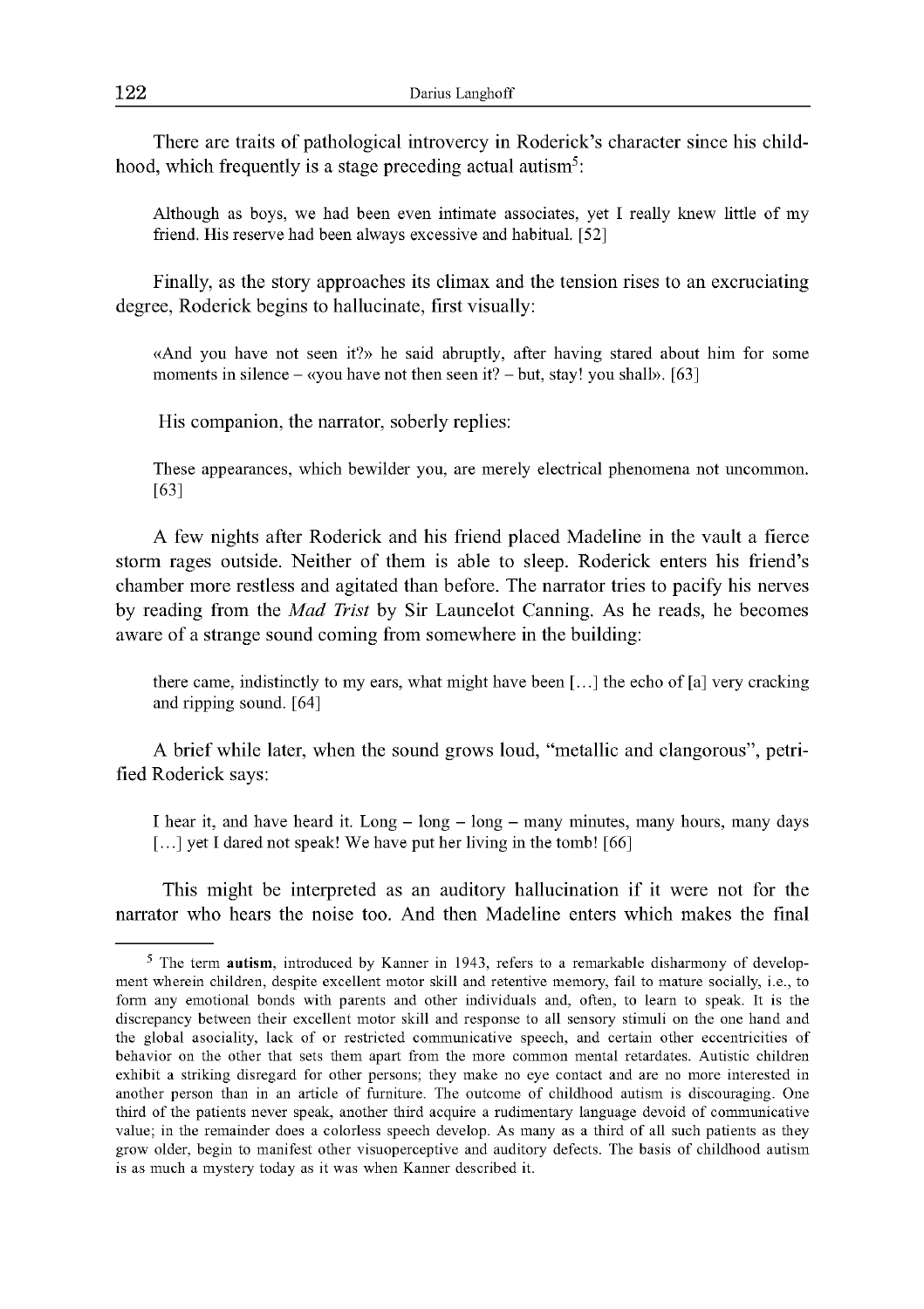manage to get out? Putting this unsolvable mystery aside, there is other, much more

scene totally unrealistic and eluding any one sided interpretation. The lid of her coffin had been bolted, so how – even if she really had been put inside alive – did she

accessible aspect of Madeline's condition which deserves closer investigation. Her disease Poe presents as "a settled apathy, a gradual wasting away of the person, and frequent although transient affections of a partially cataleptical character". She is Roderick's twin sister which significantly increases the probability of the same disease concurrence. And catalepsy is one of secondary symptoms of schizophrenia. Poe does not explicitly say what "affections of a partially cataleptical character" are. In medical jargon catalepsy is manifested by vacant facial expression, the lips are pursed, the person lies supine without motion or sits for hours with hands on knees and head bowed. A pinprick or pinch induces no reaction. It is not unthinkable that a century ago an individual in a severe cataleptic state might have been considered dead and even buried alive. Yet these persons may be fully aware of what is said to them or happening around them.

Three times the narrator of *The Fall of the House of Usher* refers to Roderick as a "hypochondriac". It seems odd that he should do so, since he never expresses the slightest doubt that Roderick is really sick: on greeting Usher the narrator is shaken by his old-time friend's "terribly altered" appearance. The apparent contradiction is explained, however, when we realize that the narrator, who lays claim to some knowledge of "the history of mental disorder" is using this term in its medical rather than popular sense. And medically speaking, a hypochondriac is a person who is morbidly preoccupied with bodily functions or physical signs and sensations, which lead to the fear or belief of having serious disease [Adams, Victor, 1993]. Typically, hypochondriacal symptoms occur in association with other psychiatric syndromes, such as depression, schizophrenia, and the neuroses. Having already identified Roderick as a schizophrenia sufferer, the narrator's use of the term hypochondriac seems to be explicable. David W. Butler in his essay *Usher's Hypochondriasis: Mental Alienation and Romantic Idealism in Poe's Gothic Tales* writes: "[the narrator] has correctly diagnosed Roderick's peculiar combination of physical and mental complaints as symptomatic of hypochondriasis, a melancholic disorder [...] which was widely discussed among physicians in Poe's own time" [Butler, 1972]. In the light of what so far has been stated in this dissertation such a diagnosis is defendable as long we regard hypochondriasis<sup>6</sup> as a disorder caused by and accompanying schizophrenia. The issue is of more than a passing interest, since the failure of modern readers to identify Usher's illness correctly makes it impossible to appreciate the parallels which Poe's

<sup>6</sup> Hypochondriasis (hypochondriacal neurosis) is the morbid preoccupation with bodily functions or physical signs and sensations, leading to the fear or belief of having serious disease. Hallmarks of this condition are the failure of repeated examinations to disclose any physical basis for the patient's symptoms and the failure of reassurance to affect either the patient's symptoms or his conviction of being sick. Typically, hypochondriacal symptoms occur in association with depression, schizophrenia, and the neuroses.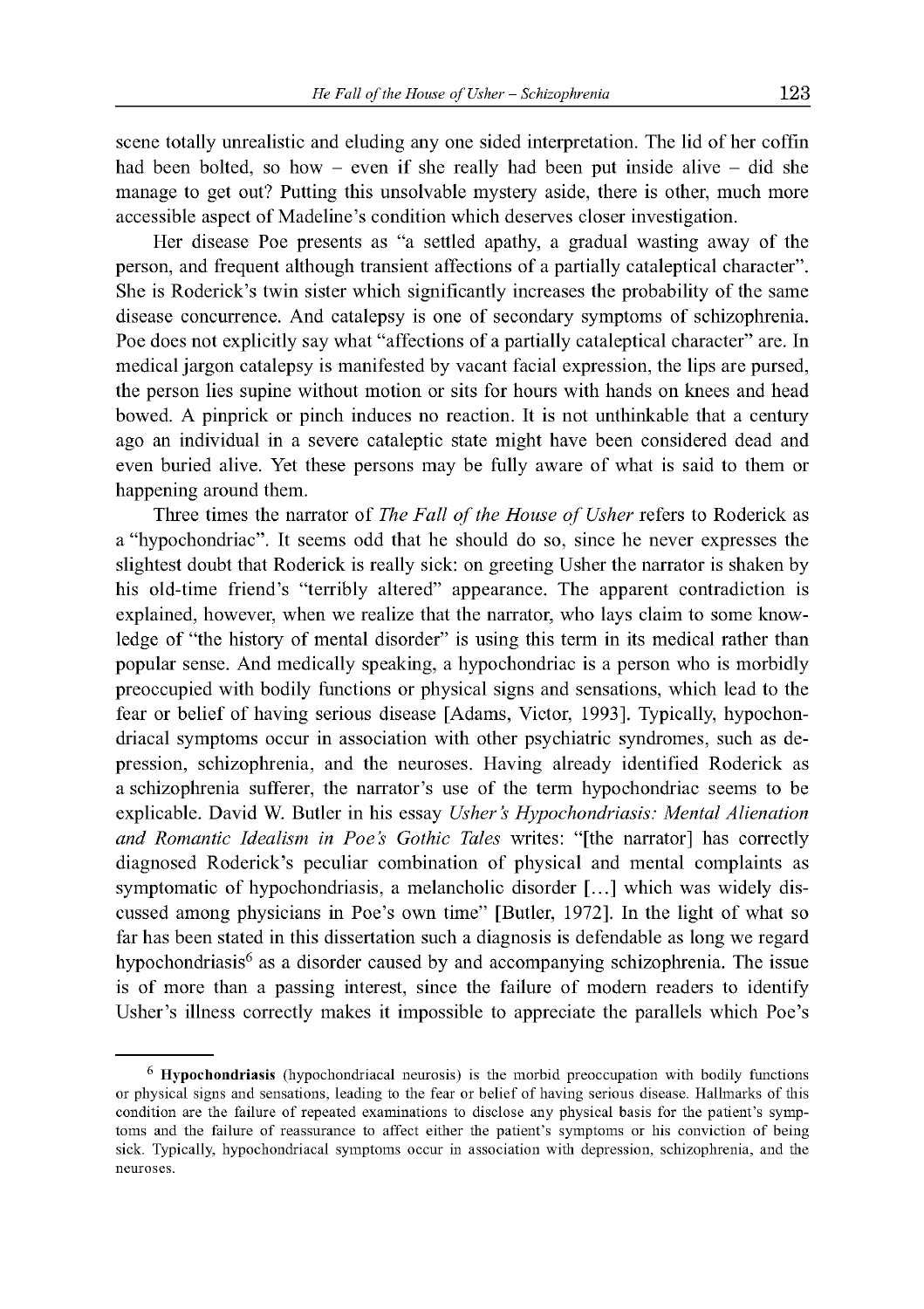tale develops between medical theories about schizophrenia (called simply madness or insanity in his day) and romantic theories about the growth of the mind's perceptive powers.

The doctors in Poe's time saw a connection between the imaginative power which characterizes romantics like Usher and actual insanity. It was commonly thought that mental illnesses could increase artistic ability. Benjamin Rush (a doctor, one of the signers of the Declaration of Independence) cited the case of a woman who acquired talent as a lyricist and singer as her disease reached more advanced stages, and also claims knowledge of two cases in which an aptitude for drawing was similarly evolved from psychosis [Rush, 1812: 63-64]. Today we know that many diagnosed schizophrenics reveal (or develop) artistic, quite spectacular at times, talents. This observation is particularly reminiscent of Roderick's "wild improvisations" on his "speaking guitar". J.G. Spurzheim speaks of an insane professor of music, whose facilities for composition improved and his ideas performed on violin were wonderfully striking and original, although on other subjects he reasoned absurdly [Spurzheim,1817: 148].

But while they recognized relationship between the power of the creative imagination and insanity, Poe's medical contemporaries denied that the mad artist might actually achieve authentic private visions of a transcendent order. Complete insanity, that is advanced schizophrenia, was thought to depend on faith in the reality of hallucination, or erroneous perception. John Conolly, another famous physician, sums up this typical view of madness (i.e. schizophrenia in modern terminology): "In numerous instances the hallucination of the sensorium arises from an imagination previously over-excited; that over-excitement is disease, but not insanity; it produces an hallucination, but if the hallucination is known to be a hallucination, still there is no insanity; if it is mistaken for reality, then the man is insane" [Connoly, 1830: 307].

Roderick is a madman whose imaginative powers may actually increase as his mind sickens; and those powers are seemingly confirmed by supernatural events reaching their climax at the end of the tale and involving the apparent rebirth of a woman to whom the schizophreniac has been closely allied. Nowhere else does Poe so effectively demonstrate the close similarity between contemporary romantics and medieval thought.

Having been thought to involve the interaction of mind and body, hypochondriasis offered a medical analogy to the romantic's concern with the connections between the internal, subjective and the external, objective world of physical objects. The value of an illness as a parallel to the romantic theory of the intimate relationship between mind and matter was further reinforced by the agreement of contemporary physicians on the seat of the disorder in their attempts to explain its psychosomatic symptoms. In 1827 Dr. James Johnson wrote that the ailment affects the digestive tract and through that influences the mind. But as he observes, localizing the disorder was as difficult in his times as it had been for the medics of previous eras. Dr. Ralph Fletcher, studying a few years later the effects of the mind on the body, asserts that hypochondriasis may occasionally be centered in the intellect, and the physical manifestations are the outcomes and not the causes of psychic perturbation [Fletcher, 1833: 68]. Johnson himself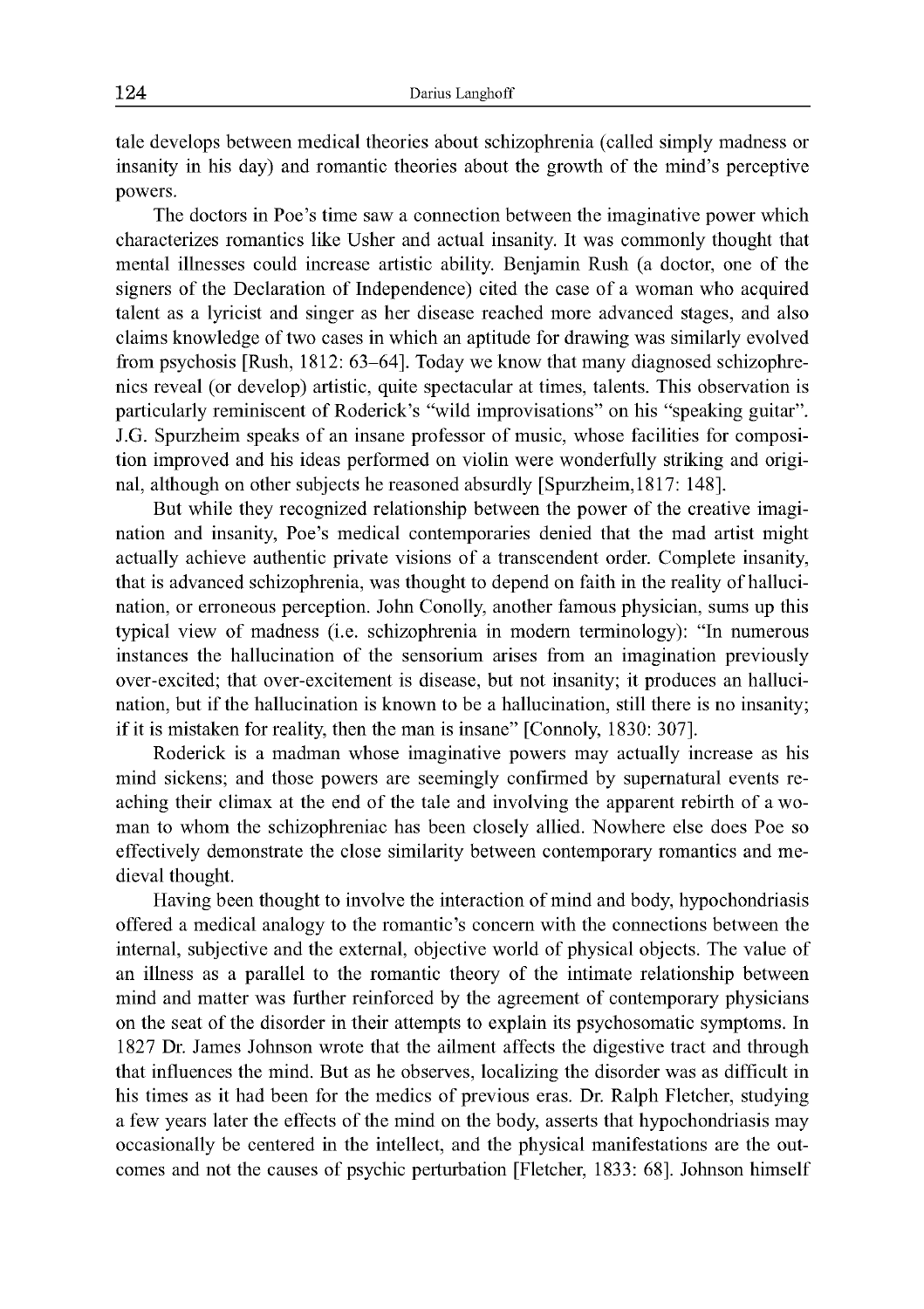says that the primary causes of the abdominal distress are probably mental, or, as he expresses it, "of a moral rather than a physical nature, as losses in business, crosses in love, disappointed ambition, or a thousand other mental afflictions". He continues and claims that sometimes "the original train of corporal disorders in the digestive organs is masked, or almost entirely disappears, under the complicated sympathetic affections of remote parts. These sympathetic affections are of a mixed character, corporeal and mental. In proportion as the causes were of a physical nature, so will be the predominance of the sympathies: - And, on the other hand, in proportion as they were of am oral nature, so will the sympathetic disorders be of a predominant intellectual character. In general, however, they are mixed" [Johnson, 1827: 63-74].

By suggesting both bodily and psychic causative factors for Roderick's hypochondria, Poe precisely mirrors the medical controversy and the obscure link between the mind and the body. The narrator tells us that the Ushers' malady is "a constitutional and family evil". It harmonizes with the contemporary, and recognized widely by physicians, belief that nervous illnesses were hereditary. The educated reader would have comprehended that in Usher's case a family predisposition must have been especially probable, since he is a direct descendant from a family noted "time out of mind" for its aberrant temperament. Soon after coming up with this physiological pathogenesis of the sickness, Usher adds that much of the morbidity which accompanies the illness, and which is reflected in his fear of the evil workings of the family mansion on him, stems from the "long-continued illness" and approaching "dissolution" of the beloved Madeline. This passage is medically correct. Schizophrenia, and its sidesymptom hypochondria, may be triggered by grief.

The mansion interacts not only with its inhabitants but also with the external world. The storm that rises seems to be engendered by the house and is complementary with the action within. The windy vortex corresponds with the commotion in Usher himself and heralds the revivification of Lady Madeline. The signs of oncoming upheaval are at first limited to Usher alone. The narrator says: "an observable change came over the features of the mental disorder of my friend" [62]. The storm makes the change external, encircling, enveloping. The gaseous twister, announcing the extinction of Ushers, wreaks havoc as it spins and revolves around the house:

A whirlwind had apparently collected its force in our vicinity; [...] the exceeding density of the clouds [...] did not prevent our perceiving the life-like velocity with which they flew careering from all points against each other [...]. The under surfaces of the huge masses of agitated vapor, as well as all terrestrial objects immediately around us, were glowing in the unnatural light of a  $[\dots]$  gaseous exhalation which  $[\dots]$  enshrouded the mansion. [63]

A high wind has a great destructive power; it tears structures asunder and inspires people with fear. As Conrad puts it in *Typhoon*: "This is the disintegrating power of a great wind: it isolates one from one's own kind. An earthquake, a landslip, an avalanche, overtakes a man incidentally, as it were - without passion. A furious gale attacks him like a personal enemy, tries to grasp his limbs, fastens upon his mind, seeks to rout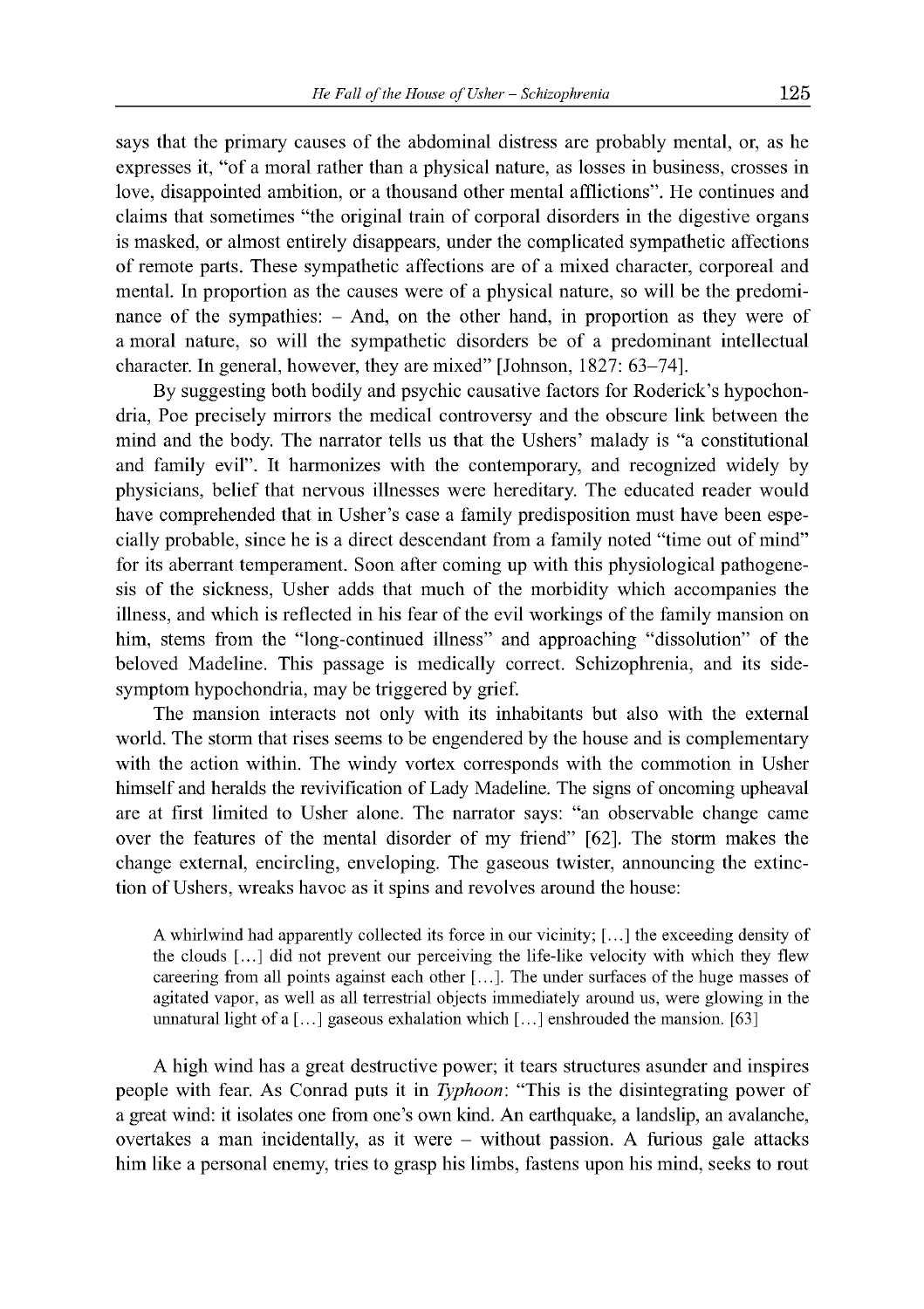his very spirit out of him"7. Usher's storm fits this description perfectly. Noteworthy is Roderick's attitude towards his nearing decease. He does not want his fate to simply catch up with him. He will face it and take a step forward. For that reason he refuses to be passive and so sits up in front of the door from behind which death will come. However, any active deed, which would stop the closing in doom, is beyond his power.

The raging gale prefigures the return of Madeline. Roderick becomes aware of her live presence in the vault:

I heard her first feeble movements in the hollow coffin. I heard them. [...] And now [...] the rending of her coffin, and the grating of the iron hinges of her prison, and her struggles within the coppered archway of the vault! [66]

Soon he can hear her "footstep on the stair" and "horrible beating of her heart". These sensory experiences are different from the hearing of the murderer in *The Tell-Tale Heart*, who misinterprets his own heart-beat, or the sound of a pocket watch, or just hallucinates. Usher's hearing is incredibly acute, but not delusional. This makes it possible for him to identify Madeline standing without the door.

The climactic collapse which ends the story has two ingredients. The first is the simultaneous death of the brother and sister in each other's arms. The syntactic technique which Poe used to compose this paragraph does not permit to recognize which sibling dies first:

For a moment she remained trembling and reeling to and fro upon the threshold  $-$  then  $[\dots]$ fell heavily inward upon the person of her brother, and in her violent and now final deathagonies, bore him to the floor a corpse, and a victim to the terrors he had anticipated. [66]

The narrator flees the house, thereby confirming that everything he saw was real. Under no circumstances could he stay. Brother and sister fell "inward" on each other, also inward the house, initiating automatically its irrevocable decay. The two deaths created a kind of a cosmic black hole inside the mansion, which will now mercilessly suck in the whole edifice. The second final phase is the fall of the house itself. The narrator observes the crack in the wall that "rapidly widened" starting the process of ultimate destruction. The submerging collapse of the structure perfectly follows the downward movement of dying Roderick and Madeline. The fateful atmosphere of the climax is enhanced by terror-generating effects: kinetics, rapidity, ominous sounds, etc. The narrator says that his brain "reeled", just like Madeline reeled a brief while ago. The fall of the mansion is for him a termination and disintegration. For the Ushers it is a re-union and return to primary source of existence. The narrator, being an alien in Usher's house, could only transiently co-habit the same space as Roderick and Madeline. At the end of the day, there is just one thing for him to do. Like the narrator of *Ligeia,* he has to name the nucleus and focus of the tale: the House of Usher. In this way he transforms the opening title into a closing coda.

<sup>7</sup> J. Conrad, *Typhoon and Other Stories,* London: Penguin Books 1977, p. 50.